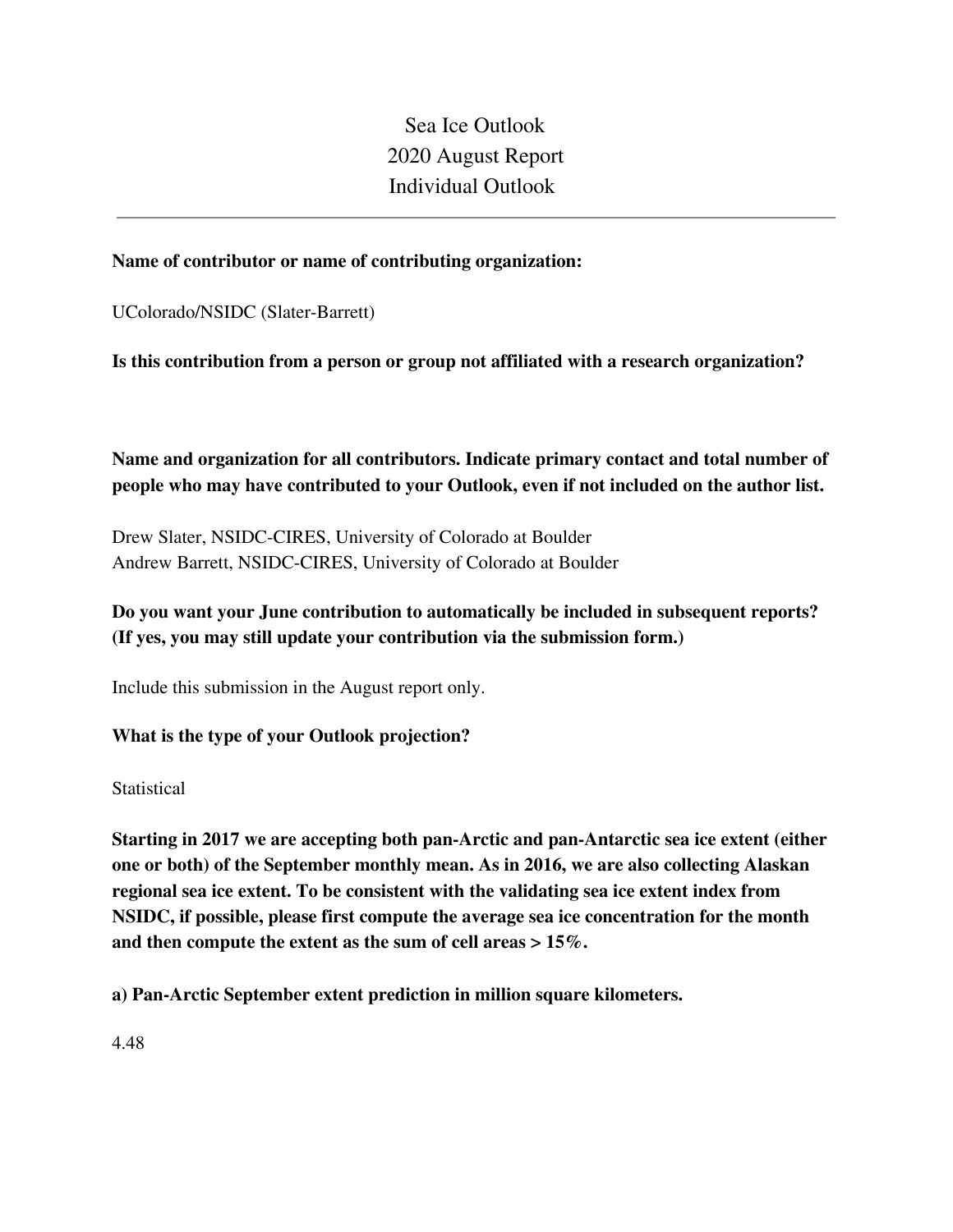**b) same as in (a) but for pan-Antarctic. If your method differs substantially from that for the Arctic, please enter it as a separate submission.**

**c) same as in (b) but for the Alaskan region. Please also tell us maximum possible extent if every ocean cell in your region were ice covered.**

**"Executive summary" of your Outlook contribution (using 300 words or less) describe how and why your contribution was formulated. To the extent possible, use non-technical language.**

This projection was made using the Slater Probabilistic Ice Extent model developed by Drew Slater (http://cires1.colorado.edu/~aslater/SEAICE/). The model computes the probability of sea ice concentration greater than 15% for Arctic Ocean grid cells in the EASE 25 km grid. These probabilities are aggregated over the model domain to arrive at daily ice extents. A September mean ice extent is calculated from daily forecasts issued on August 1. While the model has predictive skill at lead times up to 90 days, NSIDC runs the forecast model with a 50 day lead time. Forecasts issued on August 1 for September have lead times spanning 31 to 60 days. Therefore we consider the mean September ice extent forecast for the August sea ice outlook to have skill.

## **Brief explanation of Outlook method (using 300 words or less).**

This is a non-parametric statistical model of Arctic sea ice extent. The model computes the probability of whether ice concentration greater than 15% will exist at a particular location for a particular lead time into the future, given current ice concentration. The only input is sea ice concentration. Probabilities are computed using data from the past 10 years. These probabilities are adjusted using daily near-real-time concentrations to make a forecast. Pan-Arctic Ice extent is the sum of the product of grid-box area the probability of a grid-box containing ice on the forecast date. While not as sophisticated as a coupled ocean-ice-atmosphere models, this statistical method has the advantage that the forecasts for all points are completely independent in both space and time; that is, the forecast at any given point is not affected by its neighbors, nor its result from the prior day. Therefore, the model can adapt to changing conditions and is not inherently subject to drift. The model has performed well in comparison to others in the 2013/2014 SIPN Outlooks, in both extent value and spatial distribution. For 2012, a September mean forecast of below 4 million square kilometers was